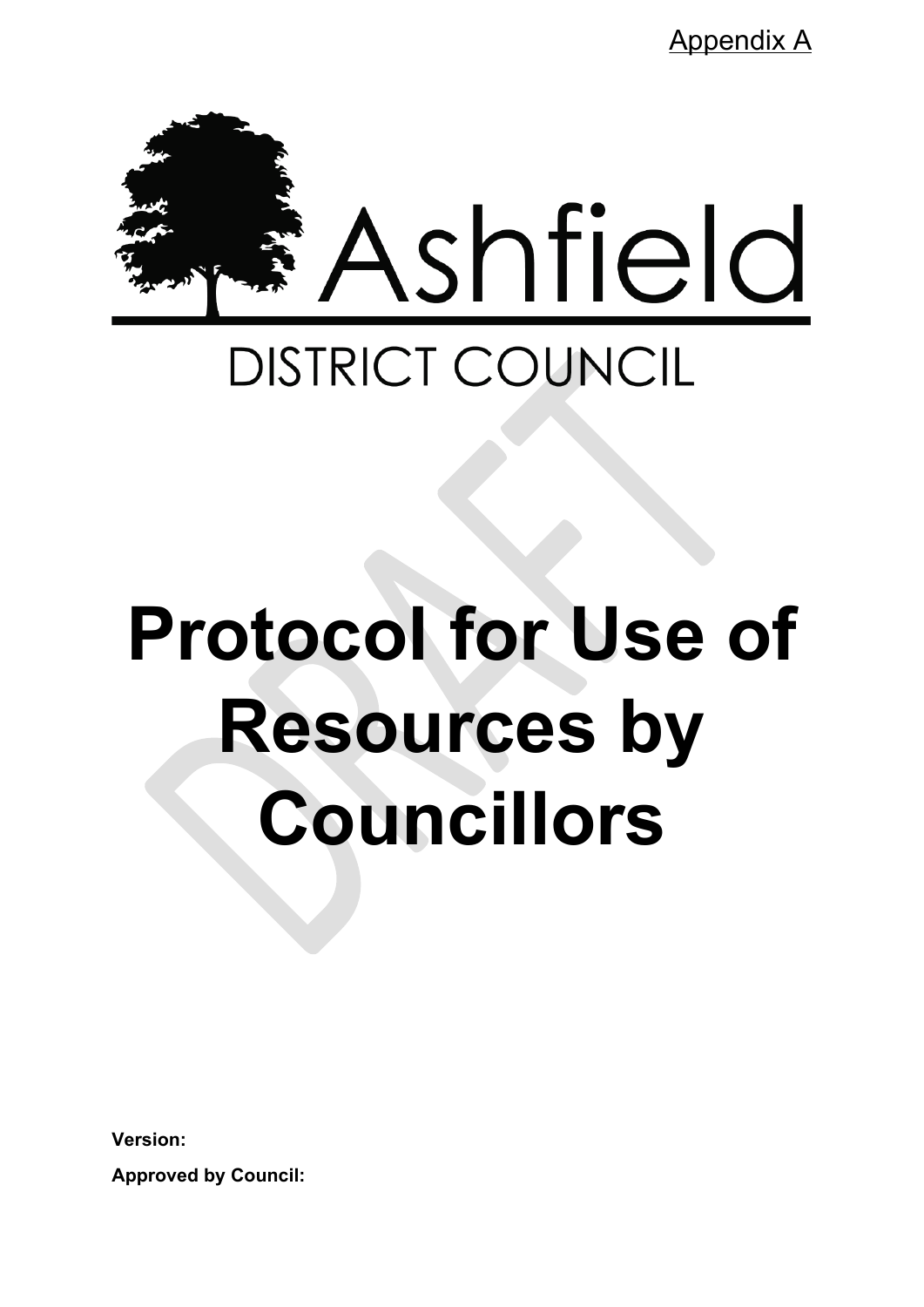# **1. INTRODUCTION**

1.1 This protocol provides rules on the use of Council resources in relation to your role as a Councillor. The key principle underlying this protocol is that public office and public resources should not be used to further purely private or party-political purposes.

The Council provides a range of support services and facilities to enable Councillors to carry out their duties.

All Councillors must comply with the provisions of the adopted Members' Code of Conduct regarding the use of Council resources.

Council resources should be used exclusively for the purposes of Council business or to enable Councillors to carry out their Councillor role. Failure to comply with the rules set out within this protocol is likely to result in a breach of the Members' Code of Conduct.

- 1.2 As set out within the Members' Code of Conduct, as a Councillor, when using or authorising the use by others of the resources of the Council:
	- 1.2.1 You act in accordance with the Authority's reasonable requirements including the requirements of the Authority's ICT policy.
	- 1.2.2 You make sure that such resources are not used improperly for political purposes unless that use could reasonable be regarded as likely to facilitate, or be conducive to, the discharge of the functions of the Authority or of the office to which you have been elected or appointed.
	- 1.2.3 You have regard to any applicable Local Authority Code of Publicity made under the Local Government Act 1986.
- 1.3 You may be provided with resources and facilities by the Council to assist you in carrying out your duties as a Councillor. Examples include:
	- Office support
	- Stationery
	- Equipment such as phones, computers
	- Transport
	- Access and use of local authority buildings and rooms
- 1.4 These are given to you to help you carry out your role as a Councillor more effectively and not to be used for business or personal gain. They are to be used in accordance with the purpose for which the have been provided as set out within this Protocol.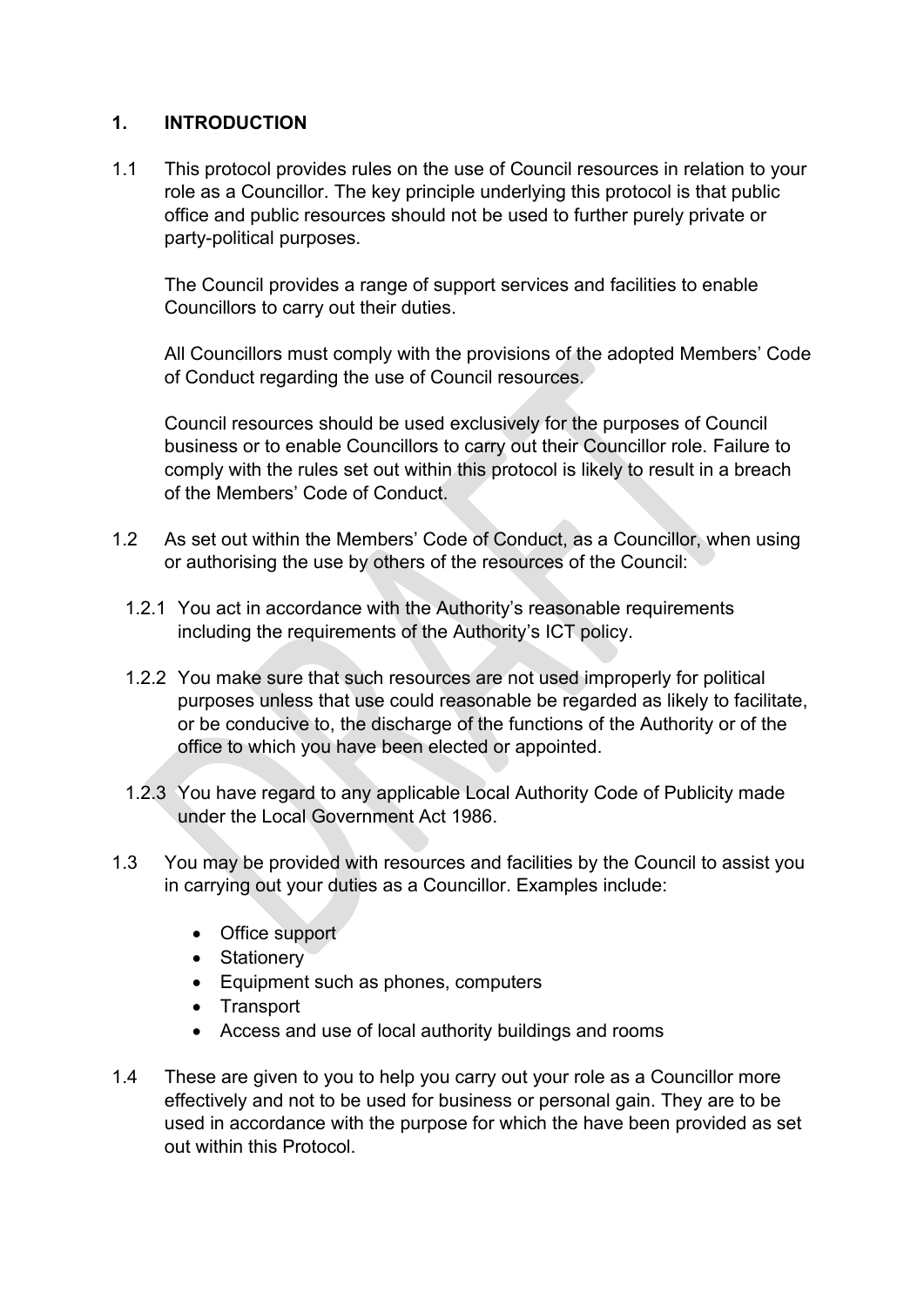1.5 The rules regarding the use of these resources are set out in the Schedule within this protocol.

# **2. WHEN THIS PROTOCOL APPLIES**

- 2.1 Councillors may use Council facilities and resources in connection with the following Council business:
	- Matters relating to the decision-making process of the Council, e.g., Council, Cabinet, and committee meetings
	- Representing the Council on an outside body
	- Holding ward surgeries
	- Meeting, communicating, and dealing with correspondence from residents, other Councillors, Officers, Government officials, MPs etc. in connection with Council business
	- Matters for discussion by a political group of the Council, so long as it relates mainly to the work of the Council and not your political party or group

# **3. PRINCIPLES FOR USE OF RESOURCES**

3.1 Councillors must be mindful of Council resources and must always seek to conduct business in the most cost-effective way. Councillors must have regard to the need to ensure prudent and reasonable use of resources and value for money.

Party political activities or individual campaigning **do not** form part of Council business and the Council's resources must **not** be used for these activities. This includes Council email addresses. The Council is prohibited by law from publishing any material which, in whole or in part, appears to be designed to affect public support for a political party or an individual Councillor.

Use of resources for the purpose of representing individuals or small groups of residents is acceptable. However, high volume use of resources including sending out circulars and conducting wide-scale consultation exercises is not acceptable, even though these may involve Council business.

In the interests of economy and the environment, Councillors are requested to use e-mail, or to hand-deliver, instead of using post wherever possible.

The Standards and Personnel Appeals Committee is responsible for oversight of use of resources.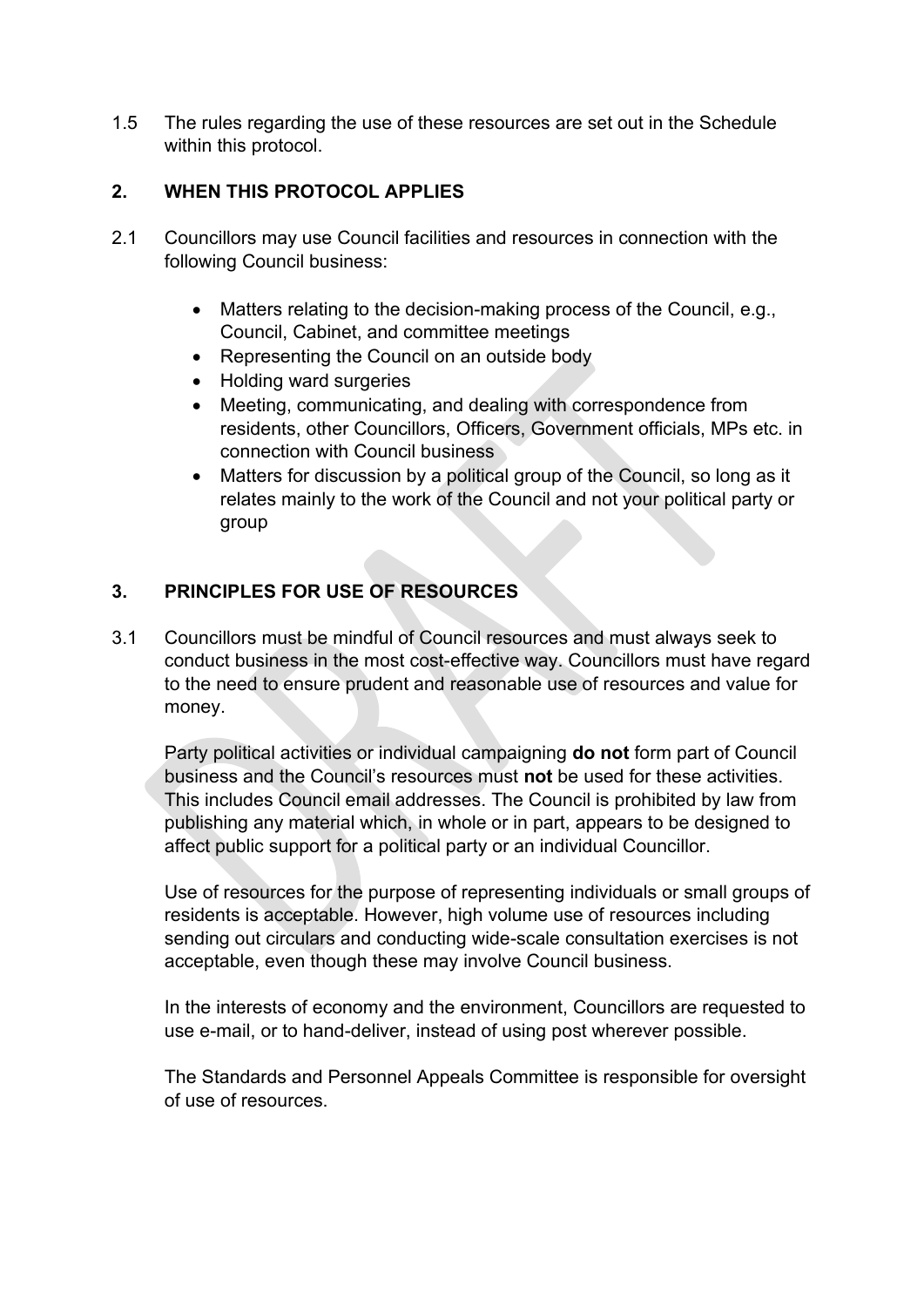# **SCHEDULE**

#### **4. IT EQUIPMENT**

- 4.1 Each Councillor is provided with appropriate equipment for their full term of office. This currently consists of an iPad tablet device and keyboard.
- 4.2 On receipt of equipment, Councillors are required to confirm that they have read the Councillors' ICT Acceptable Use Guidance.
- 4.3 Technical support for the ICT equipment provided to Councillors by the Council is available through the Council's ICT helpdesk.
- 4.4 IT user training is available on request.
- 4.5 Councillors are required to return the supplied equipment if they cease to be a Councillor or at the end of their full term in office.

# **5. COUNCILLOR WEBPAGES**

5.1 The Council's website includes contact details, photograph, committee memberships, attendance information, political affiliation, and register of interests.

#### **6. SECURITY PASS**

- 6.1 Each Councillor is issued with a photo security pass to be worn at all times when in the Council Offices.
- 6.2 Each card is individually programmed to provide access to particular areas in the Council Offices.
- 6.3 Each card is programmed to enable Councillors to scan, copy, and print from the multi-function devices situated around the Council Offices.

# **7. COUNCIL BUILDINGS AND ROOMS**

7.1 Council buildings and rooms should only be used for the purpose of carrying out your role as a Councillor in relation to Council business.

This includes:

- Dealing with casework
- Meeting constituents or local partners
- Preparing for and attending Council meetings
- Meeting with Council Officers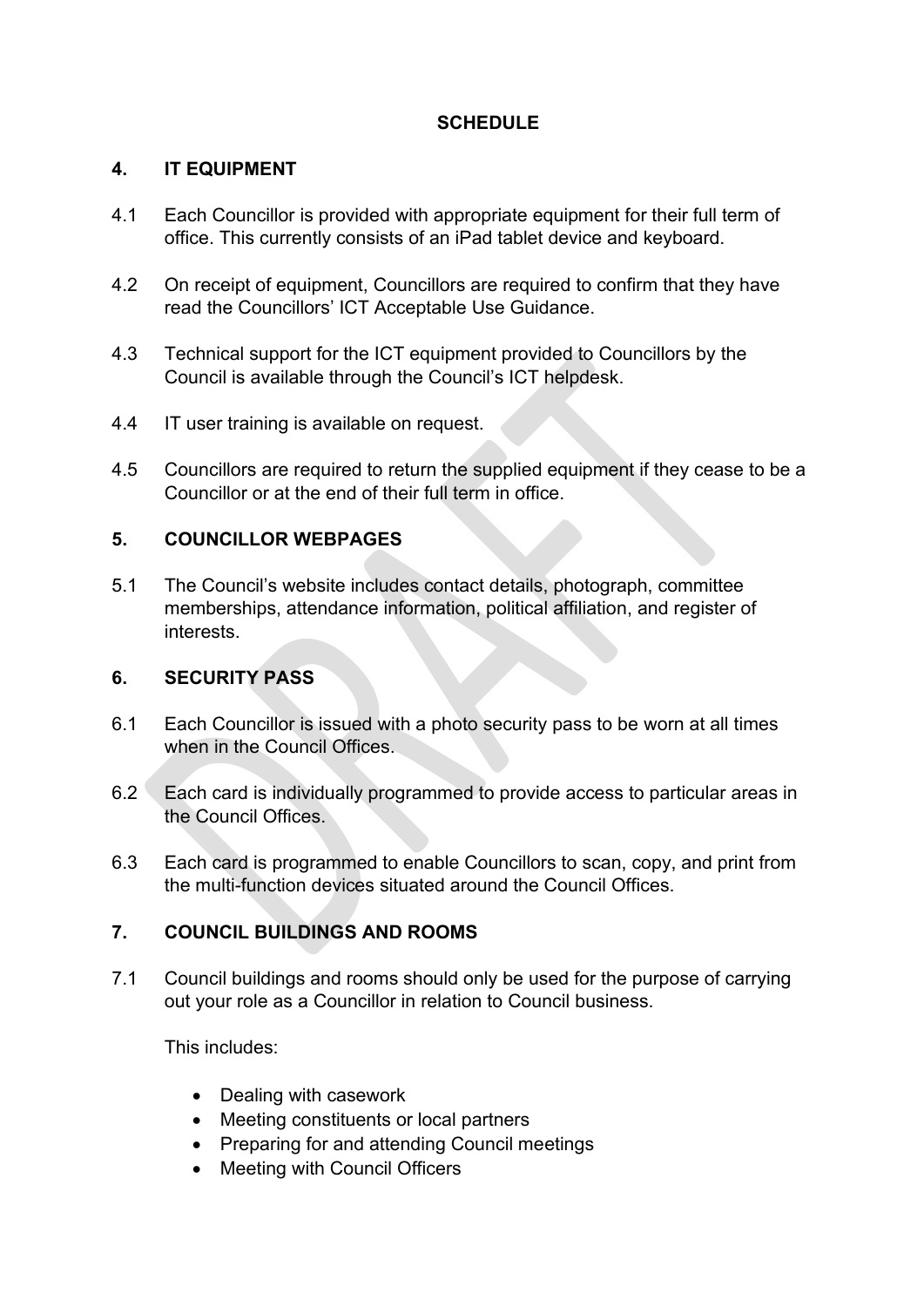#### **8. INCOMING MAIL**

- 8.1 Each Councillor has a pigeonhole/post tray located within relevant group areas, or within the Democratic Services Office, for Council paperwork or any incoming mail received by the Council.
- 8.2 Pigeonholes/post trays should be checked and items within collected regularly.
- 8.3 If Councillors are not expected to be at the Council Offices for some time, they should discuss any specific requirements with Democratic Services.

# **9. OUTGOING MAIL**

- 9.1 In the interests of economy, Councillors are encouraged to use email or handdeliver mail where possible.
- 9.2 Councillors who wish to send outgoing mail by post should hand the mail to Democratic Services.
- 9.3 The Council's pre-printed windowed envelopes **must** be used in order to enable mail to be processed in accordance with the Council's contractual arrangements with Royal Mail.
- 9.4 Unless there are exceptional circumstances, outgoing mail will be sent second class.

# **10. STATIONERY**

- 10.1 A limited range of stationery is available from Democratic Services.
- 10.2 Stationery must not be adapted to include political logos.
- 10.3 The multi-function devices are regularly restocked with printer paper, Democratic Services should be contacted to re-stock, if necessary, rather than taking paper from other locations in the Council Offices.
- 10.4 Electronic versions of Councillor letterheads are available from Democratic **Services**

# **11. PRINTING**

11.1 Security passes enable Councillors to print, scan, and photocopy from the multi-function devices located around the Council Offices, including in the Members' Room. These are the only printing facilities available.